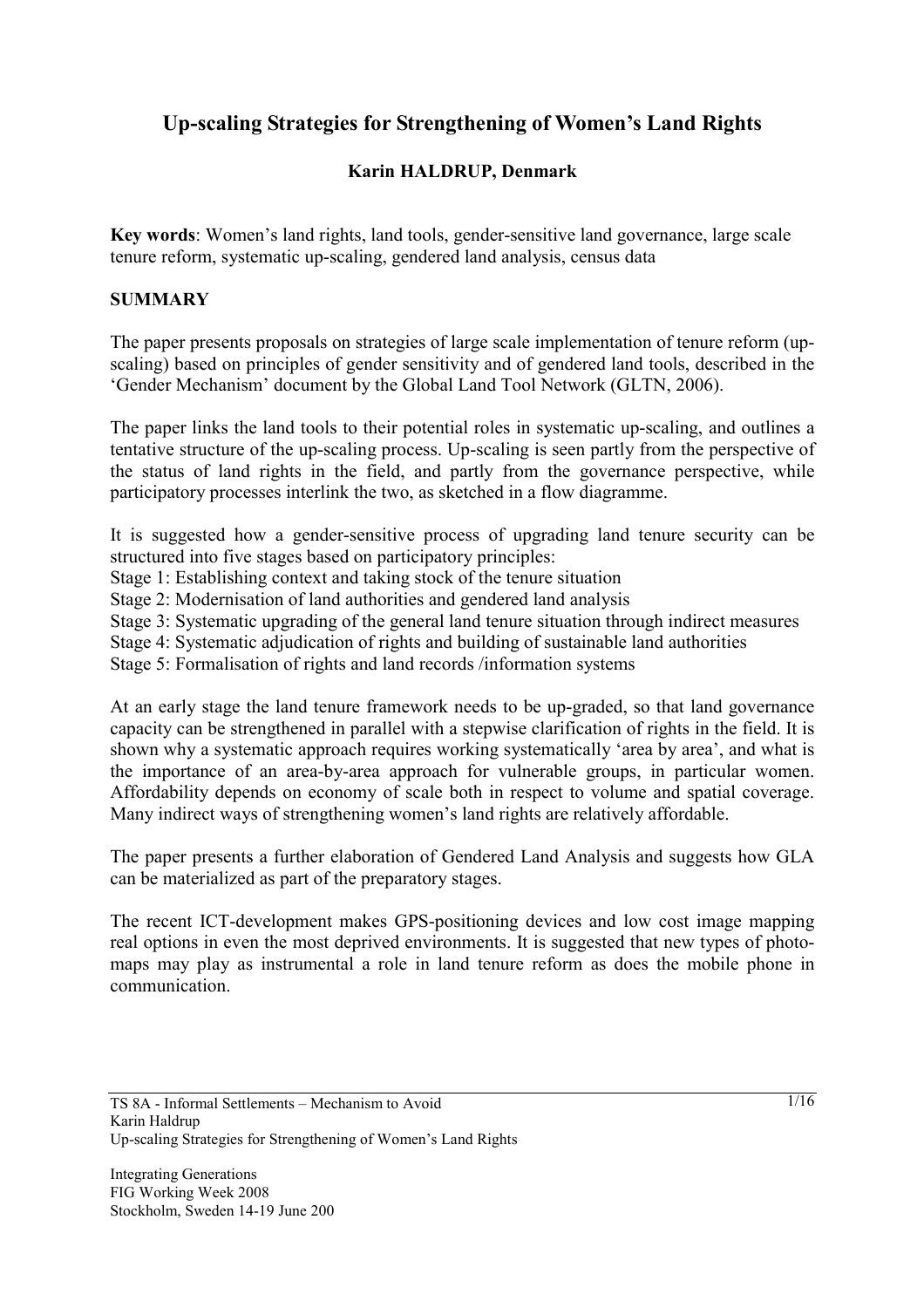# **Up-scaling Strategies for Strengthening of Women's Land Rights**

# **Karin HALDRUP, Denmark**

# **1. INTRODUCTION**

The paper gives an overview over a report prepared for the Global Land Tool Network (GLTN) and UN-HABITAT (Haldrup, 2007) as a follow up to the Gender Mechanism document (UN-HABITAT-GLTN, 2006). The report developed the concepts of the GLTN-Gender Mechanism a step further towards strategies of large scale implementation.

The report analysed the land tools selected by GLTN, and discussed how these land tools best can be applied in a global quest for strengthening women's land tenure security. It was argued that the GLTN concept of gendering land tools is about building gender-sensitive processes of upgrading land tenure security.

Numerous studies have documented how women have overcome difficult challenges of securing their tenure and how women have been empowered in specific cases of local land governance (see www.gltn.net). What is currently the true challenge is how to transform such valuable experience into large scale programmes matching the magnitude of the problems.

The GLTN Gender Mechanism (2006) differs from previous approaches to systematic implementation of land tenure reform through its emphasis on preparatory phases, such as e.g., establishing gender disaggregated data, gendered land analysis, and mapping out the tenure typology. It is also advocating a more significant role of participatory processes.

A key challenge of strengthening women's land rights is bridging the vast gap between on one side, the principles of women's equal rights as found embedded in high level legal instruments, and on the other, their implementation. Shortcomings of implementation are often not caused by lack of land tools, but by lack of political will.

# **2. CRITERIA FOR GENDER RESPONSIVENESS IN LAND TENURE REFORM**

# **In search for structure and criteria for gender sensitive land tenure reform**

Up-scaling of existing gendered land tools is a complexity challenge, since ideally many diverse activities have to be conceived in a holistic way from many different perspectives. Any attempt will therefore fall short of ideal requirements.

Much guidance can be found in key studies on gender and land, e.g., UN-HABITAT regional studies (2005), Deere and León (2000) and Agarwal (1994). These contributions present the very essence of the experience on women and land accumulated over the latest decades, and it has been the intention to extract from there, what are the criteria for gender sensitivity in land governance. The sources can also help clarify the sequential order of implementation activities.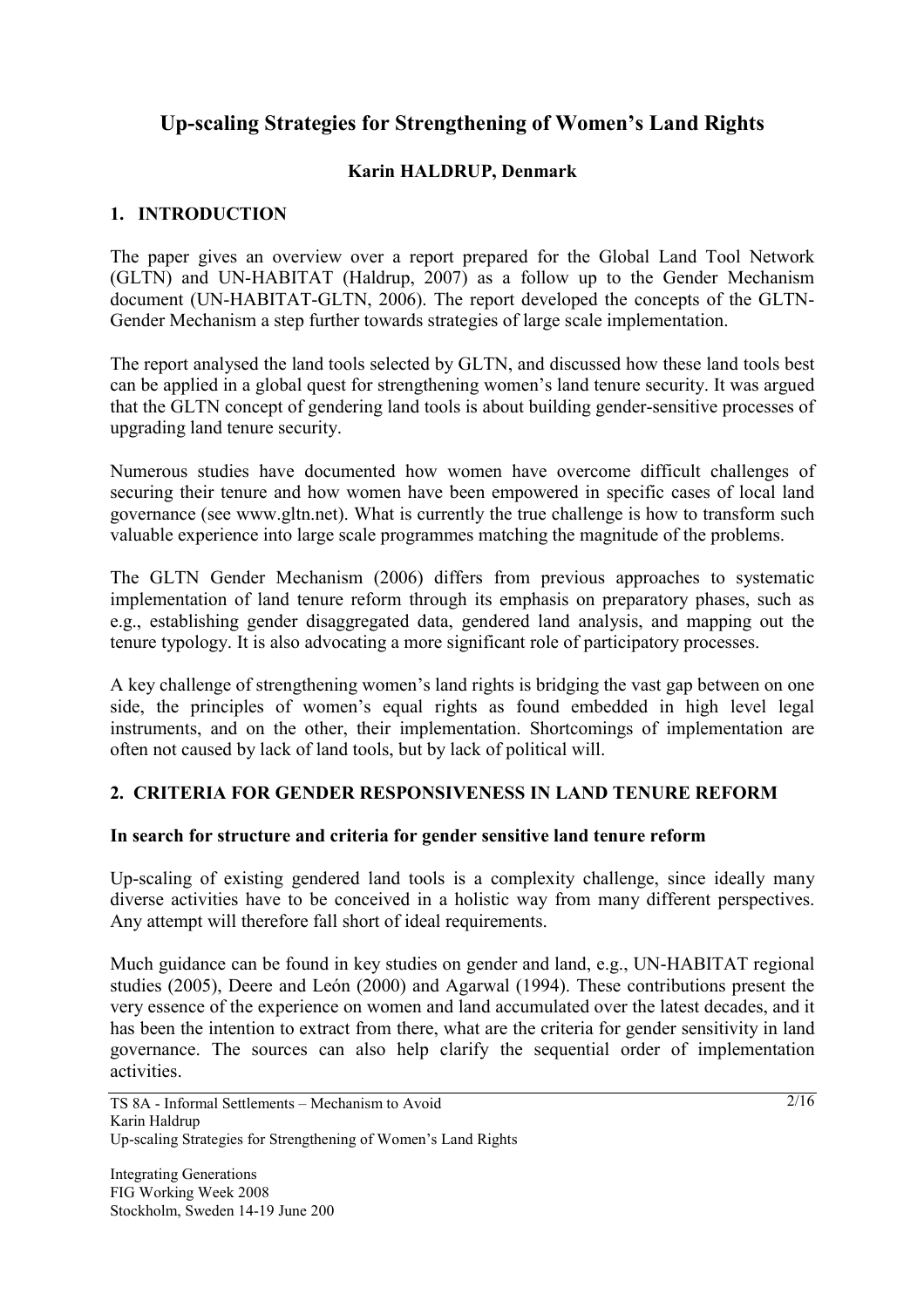Here a distinction is made between land tools, which address the issue of strengthening *women's basic rights* (legal framework and its implementation (access to inheritance, cotitling, etc.)) and land tools directed at strengthening *gender sensitive good governance of land*. However, the two aspects interact and are interconnected e.g., through questions of equal representation and participation.

Insight into questions of what kind of criteria for gender sensitive land tools are required to respond to the violation of basic rights is given by e.g., Benshop (2004), who analysed aspects of discriminatory laws and practices related to land. An overview of Women's equal rights to housing, land and property in international law is presented by Augustinus and Benshop, (2006). The rights based approach is fundamental for all land issues, but in this paper the focus is on developing an operational strategy from the perspective of good governance.

# **Criteria of (gender sensitive) good governance of land**

The question is how to build gender sensitive processes into tenure reform programmes.

Common denominators of gender sensitive processes have been found in GLTN sources on gender and land, including the UN-HABITAT regional studies on Latin America and Africa (2005). Lessons on up-scaling can also be learnt from countries, such as e.g. Mozambique, where progressive, pro-poor land reform policies have been implemented over the latest 15 years (Liversage, 2007). Liversage mentions that up-scaling strategies have to overcome the key challenges of developing the institutional and human capacity for implementation. Other challenges are to ensure financial sustainability of participatory approaches and to ensure sustained investments to underpin the pro-poor land reform.

As further elaborated in (Haldrup, 2007), it is suggested, that the criteria of gender sensitive good governance of land can be summarised under the following general criteria:

- *Non-discriminatory laws and policies;*
- *Strengthening representation of women and their participation in land governance;*
- *Contextual strategies for improving tenure security with due respect for the roles of communities;*
- *Differentiated approaches for different segments of areas and tenure based on needs and tenure typology;*
- *Gradual improvements of tenure security through indirect and direct measures;*
- *Stemming the tide of illegal land development;*
- *Transparency of decisions on land, clarity of authority and simplicity of land administration;*
- *Priority to vulnerable groups, vulnerable land rights, common space and community land;*
- *Sustainability both in respect to financing and to human & technical capacity;*

Each of the main criteria can be elaborated further with sub-criteria in a specific context, e.g., through Gendered land analysis, see below.

To the ten main points of securing land rights, can be added that women need to be supported with a broader spectrum of options in order to be able to take control of their land rights and

**General Criteria of Gender Sensitive Good Governance:** 

*<sup>-</sup> Accessibility of local land offices, information and appeal (distance, costs) for the poor, in particular women.*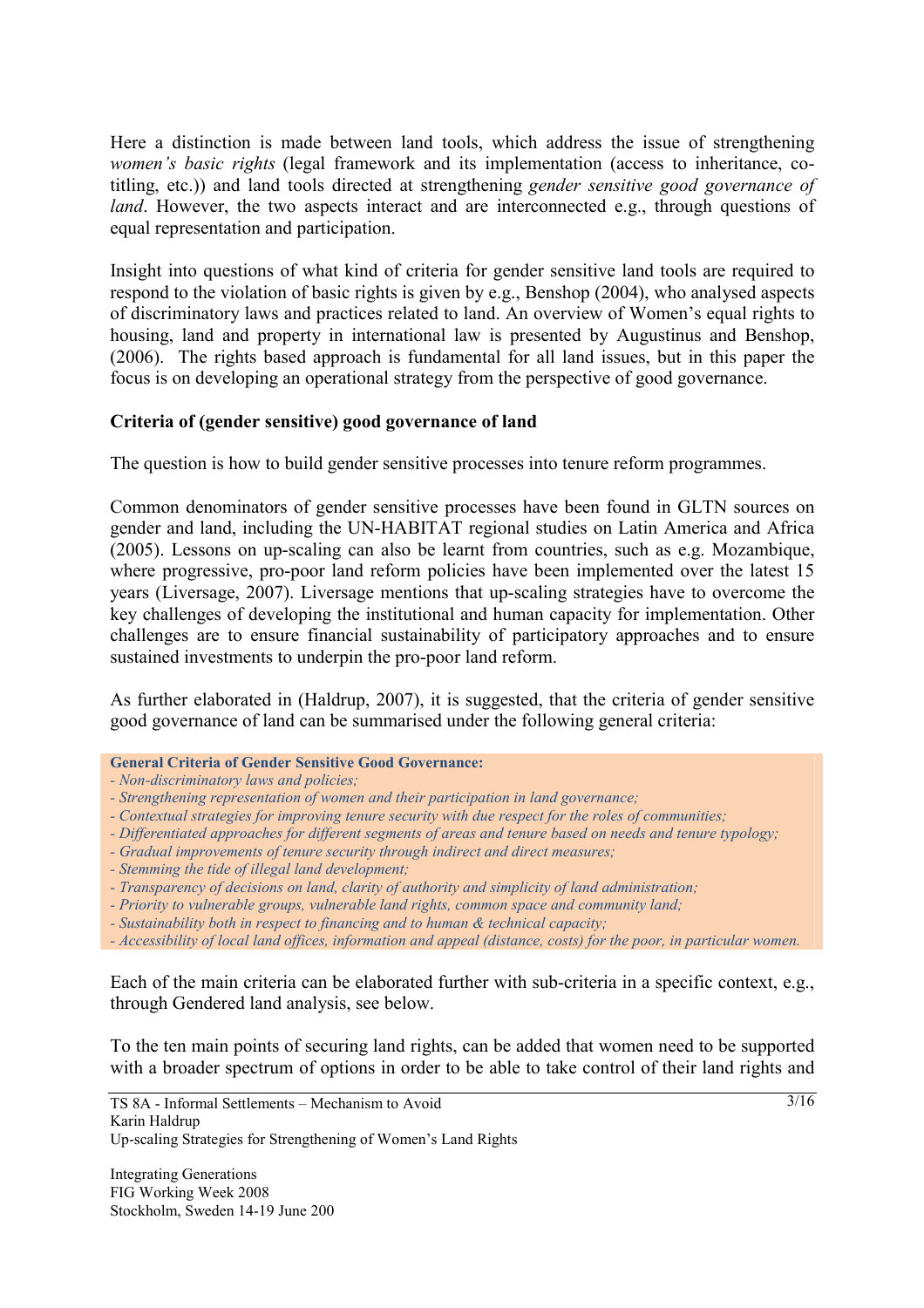access land. In the case of agricultural land, lessons learnt from the South-East Asia experience (Agarwal, 1994) demonstrate the need for facilitating access for women to necessary production infrastructure and production technology.

#### **Criteria for gender sensitive Up-scaling**

The gender sensitive criteria above for land governance are not process oriented. Thus other directions have to be found on how to structure a gender sensitive implementation process at a large scale. Unfortunately, more evidence is available on what not to do in respect to land administration reforms and titling, than on ideal processes of change in land governance. It has long been acknowledged that a step-wise upgrading process helps prevent chocks for vulnerable groups, in particular poor women, but the steps need to be elaborated further.

Comprehensive studies of land policies and titling projects in Latin America by Deere and León (2000) give insight into what has worked for and against strengthening of women's land rights in that region over the latest decades. Other studies, e.g. by Durand-Lasserve, Payne, Rakodi, 2007, analyse the outcome of a large number of land administration projects worldwide. Despite lack of data, the study found indications of a mismatch between on one side project objectives and on the other their outcome on the short term.

When moving from recognizing the shortcomings of previous strategies of land tenure reforms to actually suggesting new up-scaling strategies, a new set of criteria has to be found, which include sequencing and timing. To some degree the GLTN land tools can be ordered logically according to their role in the earlier or later parts of the process of up-scaling tenure reform. However, a wider range of experience from land tenure reforms is useful for identification of process-related criteria.

Many case studies show that one of the success criteria for positive change to occur is development of successful partnerships between local agents of change (community groups, grassroots, etc.) and local land authorities. The role of grassroots' initiatives in the overall upscaling process seems to depend on their ability of building partnership with land authorities at different levels.

As a result, the following key criteria for gender sensitive scaling-up of existing gendered land tools have been suggested:

#### **Key Criteria for Scaling-up Gendered Land Tools**

- *1. Establish local context prior to up-scaling*
- *2. Strengthen tenure framework and capacity prior to full scale tenure reform*
- *3. Mobilize local resources and include participatory and representative mechanisms in up-scaling*
- *4. Develop partnership between grassroots' and land authorities*
- *5. Create room for diverse forms of tenure arrangements*
- *6. Safeguard common space, common resources and community land rights*
- *7. Prepare early land use planning and spatial planning with allocation of land for low-cost housing*
- *8. Prepare early cost studies and plans for sustainability in financing and organisation of land administration*
- *9. Apply appropriate standards for documents (wills, deeds, etc.) and public land records*

*10. Implement public information standards in land governance and use ICT as far as possible.* 

TS 8A - Informal Settlements – Mechanism to Avoid Karin Haldrup Up-scaling Strategies for Strengthening of Women's Land Rights

Integrating Generations FIG Working Week 2008 Stockholm, Sweden 14-19 June 200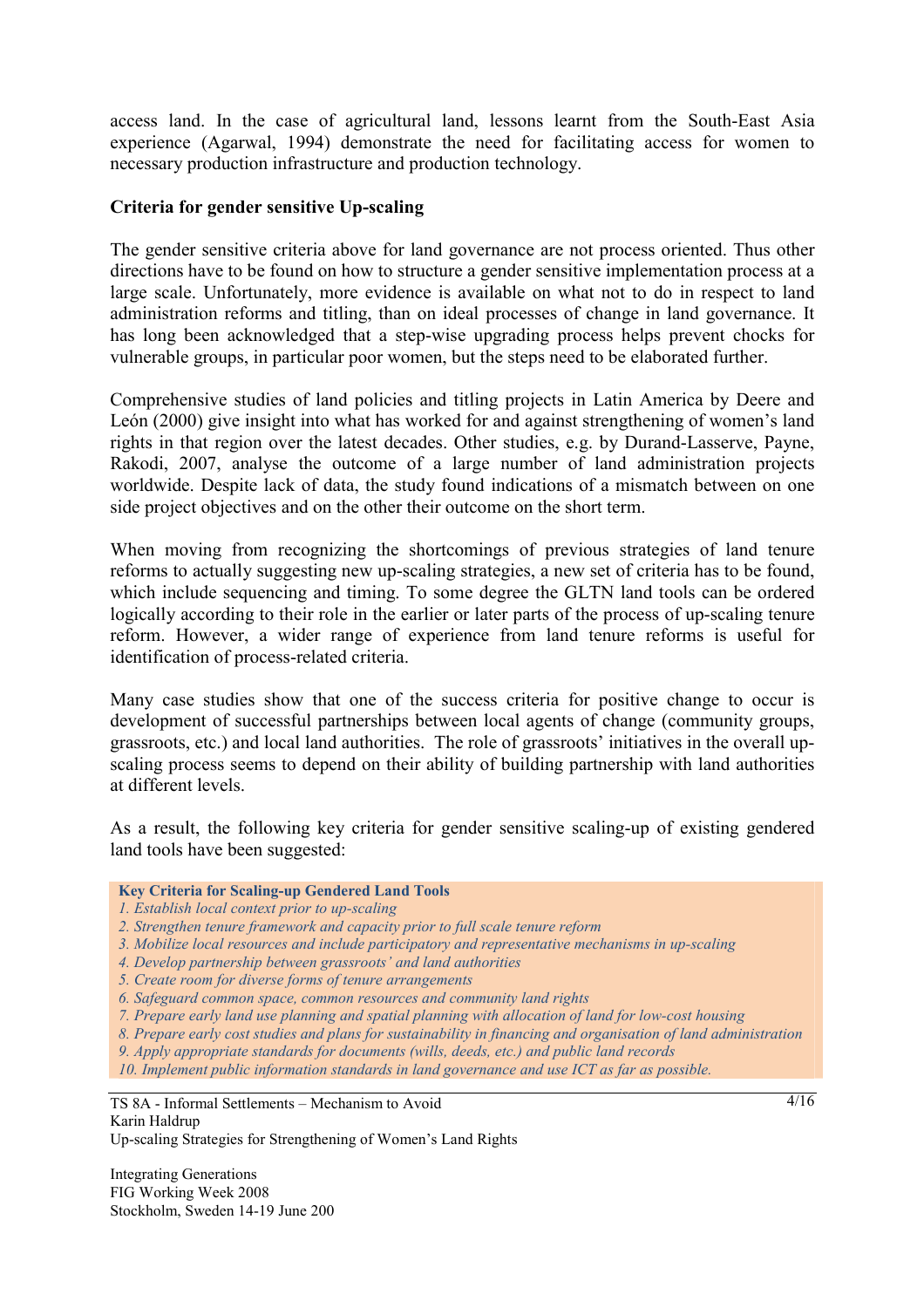The suggestions take advantage of new communication tools and ICT technology, which may facilitate better cooperation and transparency between the many stakeholders. Long term plans for up-scaling will necessarily build on use of technical tools and appropriate technical standards. An underlying presumption of any large scale operation is organisation and management. While some initial stages can be conducted with ad-hoc resources, the more long term components of upgrading of land tenure depends on a costing and financing plan.

# **3. OUTLINE OF A GENDER-SENSITIVE UP-SCALING PROCESS**

#### **Land tools, land processes and up-scaling**

Thinking "process" means thinking "time"-lines. The issue of time scale and sequencing is important to avoid widespread landlessness and destitution (Palmer, 2007), but this has been insufficiently addressed in land management. The time dimension is critical to safeguard vulnerable resources and rights, because once lost they are hard to recover. Vulnerability is also related to the problems faced by individual women, who depend on timely help for alleviating their deprived conditions. Urgent needs are up against a heavy inertia in reforms of land administration systems, since such reforms are likely to take decades.

Therefore the GLTN land tools have been envisioned in terms of their order of application in the upgrading process. It is shown how a gradual upgrading approach can be materialised in an operational context, so as to strengthen the de-facto clarification of land rights prior to formal recognition of land rights.

The up-scaling diagram in Figure 1 is illustrating how land tools, themes and phases defined by GLTN (Gender Mechanism, 2006) can be interlinked as components of an up-scaling process. The land tools, themes and stages of the Gender Mechanism have been mapped into a model representing a gradual approach to tenure upgrading as seen both from the field situation (left) and the land governance perspective (right). Some of the land tools do fit into a sequence of events, others are more widely relevant.

The up-scaling table represents a view of an up-scaling process to be read from the top.

The column at the left illustrates a development from status quo of insecure informal land rights in the field to the ideal stage of recognized land rights. The column at the right illustrates the status of land governance, which goes from its pre-reform status towards good (gender sensitive) governance. The central column of the table represents the activities taking place in interaction between the land authorities (represented by the right column) and the communities and their inhabitants (left), thus activities which are in nature participatory in accordance with the GLTN principles.

The table has been expanded with other aspects of the tenure upgrading process, so as to create a more complete picture of the land processes and the required land tools, but the additional elements are included as examples only.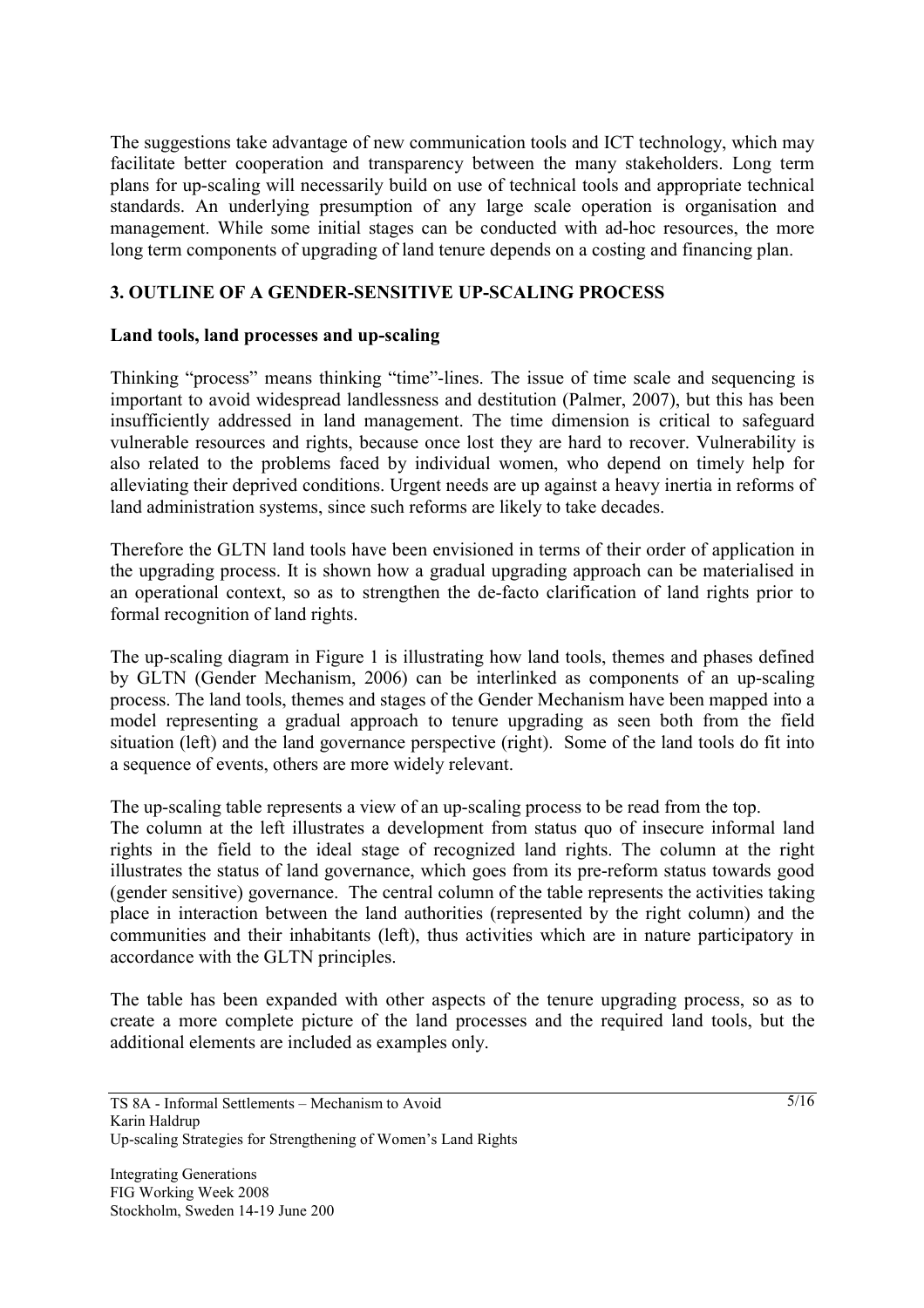#### UPSCALING OF GENDERED LAND TOOLS through SYSTEMATIC APPROACHES Tentative structure with reference to GLTN THEMES, ISSUES and PHASES

| <b>LAND TENURE</b>                                                                                                                                                                                                                                                                                                                               | Telligate structure with reference to GLTN THEMES, ISSUES and PHASES<br><b>PARTICIPATORY PROCESSES</b>                                                                                                                                                                                                                                                                                                                                                                                                                                                                                                                                                                                                                      |                                                                                                                                                                                                                                                | <b>GOVERNANCE TASKS</b>                                                                                                                                                                                                                                                                                                                                                                                                                             |
|--------------------------------------------------------------------------------------------------------------------------------------------------------------------------------------------------------------------------------------------------------------------------------------------------------------------------------------------------|-----------------------------------------------------------------------------------------------------------------------------------------------------------------------------------------------------------------------------------------------------------------------------------------------------------------------------------------------------------------------------------------------------------------------------------------------------------------------------------------------------------------------------------------------------------------------------------------------------------------------------------------------------------------------------------------------------------------------------|------------------------------------------------------------------------------------------------------------------------------------------------------------------------------------------------------------------------------------------------|-----------------------------------------------------------------------------------------------------------------------------------------------------------------------------------------------------------------------------------------------------------------------------------------------------------------------------------------------------------------------------------------------------------------------------------------------------|
| <b>STATUS</b><br><b>STAGE 1:</b><br><b>PRE-INTERVENTION</b><br><b>SITUATION</b><br><b>Clarification of land tenure</b><br>status and needs<br><b>STAGE 2:</b><br><b>SENSITIVISATION</b><br>(Creating a Genderised<br>Framework)<br>Communication<br>Awareness of women's<br>tenure rights<br><b>Grassroots mobilisation</b><br>Capacity building | <b>INTEGRATION OF INFORMATION</b><br>on de-facto and de-jure field situation on maps:<br>- Unblocking gender disaggregated data<br>and spatially disaggregated data (statistics)<br>- Administrative boundaries, place names, etc.<br>- Official data on e.g., planning and ownership<br>- Customary practices and cultural influences<br><b>GENDERED LAND ANALYSIS:</b><br>- Typology of tenure<br>- Stakeholder analysis<br>- Inventory of field situation based on best available data<br>- Vulnerability mapping w/ delineation of areas acc. To e.g.,:<br>gender, environment, resources, infrastructure, public space.<br>- Classification of areas on basis of the above<br>- Clarify de-facto land access processes |                                                                                                                                                                                                                                                | <b>LAND ADMINISTRATION</b><br><b>AND INFORMATION</b><br>Disaggregated data & statistics<br>production<br>Pro-poor mapping support<br>Technical support, Information<br>management<br><b>MODERNISING OF LAND</b><br><b>AGENCIES / AUTHORITY</b><br>Budget approach;<br>Communication;<br>Capacity building<br>Planning of tenure upgrading;<br>Modernisation support for<br>customary /local land authorities;<br><b>Engendering Land Governance</b> |
| <b>STAGE 3: UPGRADE</b><br><b>FRAMEWORK</b><br>Upgrading administrative<br>spatial framework: admin.<br>boundaries, sub-area<br>definition, addresses, etc.<br>Documentation to support<br>land rights and land claims<br>Documentation of claimants:<br>Identification of persons                                                               | <b>A. ENUMERATION OF</b><br><b>CLAIMS</b><br>Systematic - Area by area<br>Statutory & customary rights;<br>Family and group rights;<br>Individual and shared rights,<br>intra-household rights; (incl.<br>spatial units)<br>Gender-sensitive priority of<br>claims;                                                                                                                                                                                                                                                                                                                                                                                                                                                         | <b>B. LAND USE PLANNING</b><br>Citywide spatial planning<br>Regional land use planning<br>Local area planning (detailed)<br>Publication of plans<br>Watch-dog functions<br>Pro-poor land allocation for<br>urban expansion &<br>infrastructure | <b>LEGAL BASIS</b><br>Land tenure reform incl.:<br>Clarify authority, roles and<br>procedures of adjudication and<br>local planning;<br>Management of state land;<br>Regulatory framework for private<br>sector; Expropriation, eviction and<br>compensation;<br>Participation, transparency<br><b>Engendering Land Governance</b>                                                                                                                  |
| <b>STAGE 4: LAND</b><br><b>RIGHTS UPGRADING</b><br>Recognition of Intra-<br>household rights; Respect for<br>the commons;<br>Respect for community land<br>as private property;<br>Co-management approaches;<br>Spatial extent:                                                                                                                  | <b>C. SOCIALLY</b><br><b>APPROPRIATE</b><br><b>ADJUDICATION</b><br>Process of adjudication to be<br>described = Decisions on land<br><b>INPUT: Claims</b><br><b>OUTPUT: Rights</b>                                                                                                                                                                                                                                                                                                                                                                                                                                                                                                                                          | D. SLUM UPGRADING /<br><b>LAND READJUSTMENTS</b><br>Process of slum upgrading -<br>Land readjustments to be<br>described                                                                                                                       | <b>ORGANISATION &amp;</b><br><b>FINANCING OF TENURE</b><br><b>UPGRADING</b><br>Organisation & Management of<br>adjudication and upgrading;<br>Financing and administration;<br>Communication, Fair processes,<br>independent appeal;<br><b>Engendering Land Governance</b>                                                                                                                                                                          |
| <b>STAGE 5: LAND</b><br><b>RIGTHS</b><br><b>FORMALISATION</b><br>Women's rights safeguarded<br>(Joint titling, etc.)<br>Holders of rights report and<br>record mutations;<br>Legal allocation of assets of<br>deceased persons;                                                                                                                  | <b>Conflict resolution</b><br>mechanisms in place;<br>Measuring tenure security for<br>the MDG's                                                                                                                                                                                                                                                                                                                                                                                                                                                                                                                                                                                                                            | Land market regulation<br><b>Watchdog functions</b><br>Land valuation and land<br>taxation                                                                                                                                                     | <b>LAND RECORDS AND</b><br><b>REGISTRATION SYSTEM</b><br>Deeds or titles;<br>Land record management for<br>transactability;<br>Land Law w/ Law enforcement<br>capacity<br>Land tax for financing land<br>management and land supply                                                                                                                                                                                                                 |

**Figur 1**, Up-scaling of Gendered Land Tools, Illustrating gender sensitive processes of securing land tenure and improving access to land (Haldrup, 2007)

TS 8A - Informal Settlements – Mechanism to Avoid Karin Haldrup Up-scaling Strategies for Strengthening of Women's Land Rights

Integrating Generations FIG Working Week 2008 Stockholm, Sweden 14-19 June 200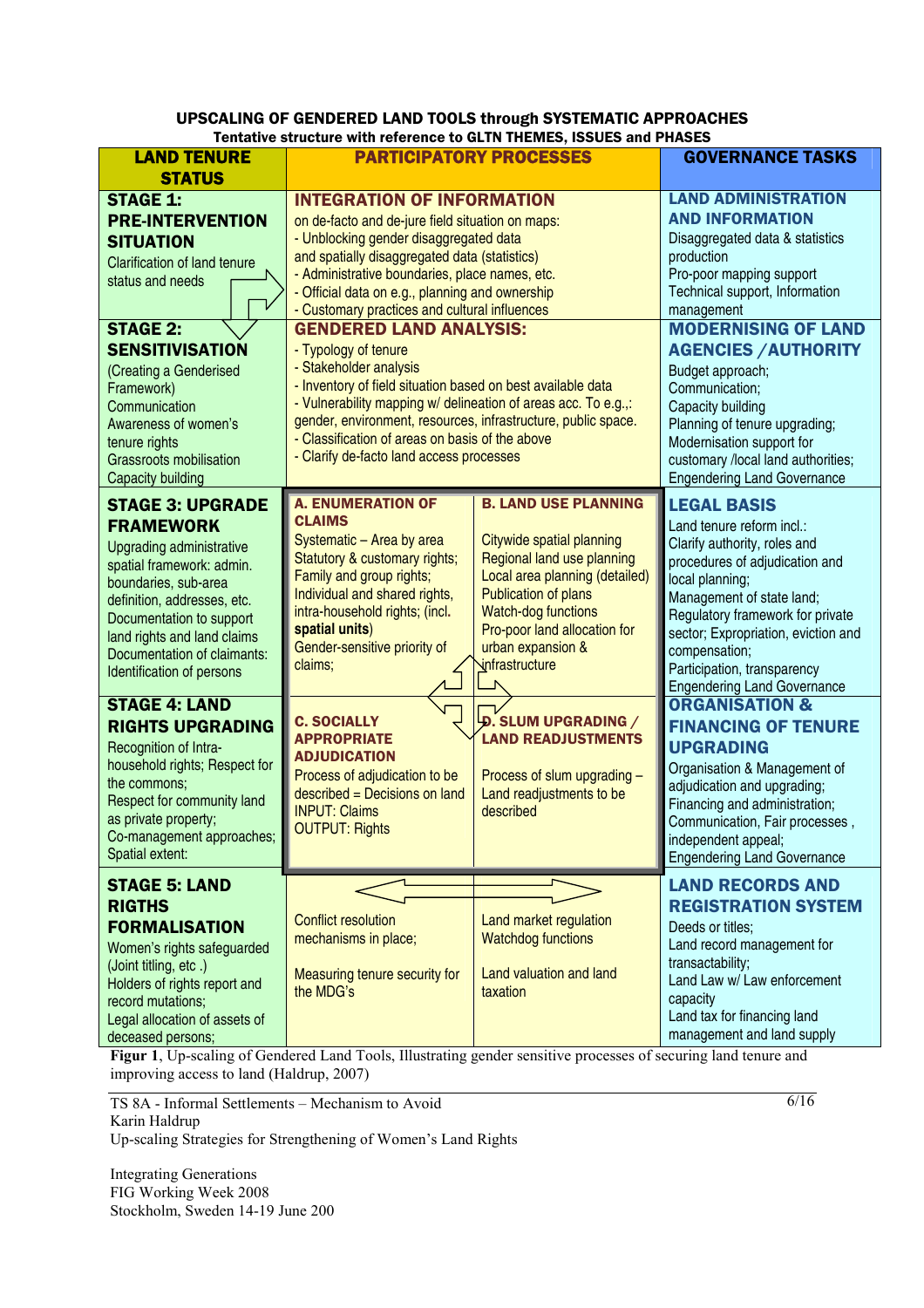# **Process steps for scaling-up existing large-scale land tools**

The tenure up-grading process need to be balanced between events in the field and the capacity of the land administration system. Therefore, a parallel process has to be taking place in the two interrelated spheres. The myriad of different activities required are here grouped into five steps, but possibly many different useful groupings could be defined. The present upscaling table can therefore be considered an illustration of the overall idea of an iterative and stepwise process, rather than a precise solution matching all situations.

The upgrading activities have been grouped into five stages, which reflect status and activities both in the field and in the land administration system:

Stage 1: Establishing context and taking stock of the tenure situation

Stage 2: Preparation for gender sensitive improvements of land tenure

Stage 3: Systematic upgrading of the general land tenure situation through indirect measures

Stage 4: Systematic adjudication of rights and building of sustainable land authorities

Stage 5: Formalisation of rights and land records /information systems

The stages 1-4 represent a continuous flow of events with a gliding transition from one stage to another. In contrast the transformation from stage 4 to 5 forms a sharp transition from informal to formal land tenure. A difficulty of illustration is the fact that adjudicated rights need to be registered without delay, not evident from the simplified illustration in figure 1.

The conversion to a system of formal land tenure entails a reform both for holders of rights and the land administration system. Conversion to a formal land registration and land information system means modernisation and simplification of services of the land administration system in general. Seen from the side of the users, the reform brings both benefits and obligations: They benefit from the protection of their land rights and more orderly land management, and at the same time they are obliged to report property mutations to the system, and respect new regulations.

It can be seen that the participatory processes of upgrading tenure security goes through A. Enumeration of claims, B. Land use planning, C. Socially appropriate adjudication and D. Slum upgrading /Land readjustments, which may take place in a different order of events. The framing of A, B, C, and D illustrates that a holistic view is required. As an example, land use planning, slum upgrading and land readjustments are interdependent, and could ideally be conducted in an integrated process.

The up-scaling table enhances the preparatory stages of reform and the role of participatory processes in a sustainable up-scaling process. A participatory approach is here used as a synonym for negotiated reform.

Many indirect steps of upgrading are relatively affordable, and less administratively demanding. In this way the final step of formalisation will be like harvesting a crop, which has been growing for some time.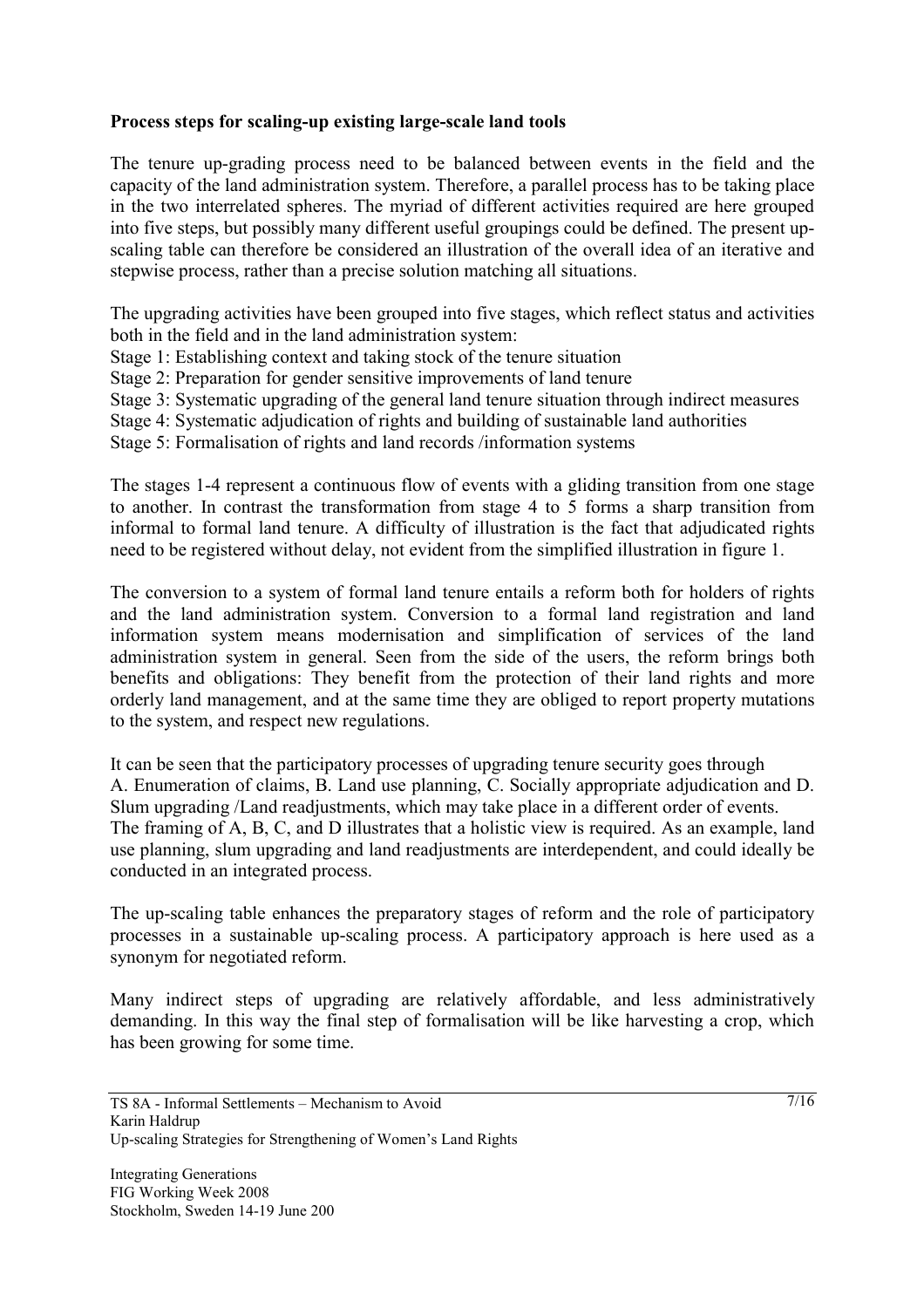The stages outlined are indicative only. Clearly, a strategy has to be designed to local needs and constraints. What is important is seeing every land tool in its proper context, where process and timing is critical.

# **4. COMMENTS TO THE UP-SCALING PROCESS**

#### **Systematic approach to up-scaling means working Area by Area**

The significance of a systematic approach in securing land rights by working area by area is underlined by the fact that land rights have both a geographic and a legal dimension. Clarification of land rights is about untangling overlapping rights and claims and about clarifying possible overlapping tenure systems.

In communities where land tenure is informal the interdependency of rights in the local area (community) is rooted in the land rights as being social rights i.e. interdependent rights. Systematic adjudication makes it possible to resolve complex land problems in a holistic manner. A clarification of cloudy land titles area by area will diminish the space for intransparency and land speculation.

A systematic area-by-area approach permits a systematic modernisation of land services. Conversion area by area to a system with clean land records (whatever format) brings simplification and efficiency. When the old files have been scrutinized, and used as a basis for the adjudication process they become historical records to be stored safely, but consequently cumbersome searches in old files will no longer need to burden daily (land) administration.

#### **Irrespective of tools, affordability depends on economy of scale**

It has been shown that ad-hoc approaches are manifold as expensive as systematic approaches in land administrative, while also being less effective, so affordability requires a systematic approach. In land tenure the economic effect of a systematic approach is amplified by the fact that tenure rights of specific properties touch on the rights of its neighbours (typically 4 neighbours per plot), and clarification of one property will in any case involve the neighbours.

Affordability depends on economy of scale, both in respect to volume of work, and in respect to taking a systematic approach to improving land tenure rights for entire territories, be it local communities or other administrative functional and areal units.

# **Why an "Area by Area" approach is important for women**

Women often face difficulties of defending their rights to land held as social tenure due to lack of documents, when their rights are challenged in individual cases. One of the significant benefits of systematic adjudication of rights is that the integrity of a systematic process can compensate for lack of individual documentation through the legitimacy of a public hearing process, whereby different forms of evidence can be brought forward. As a result everyone in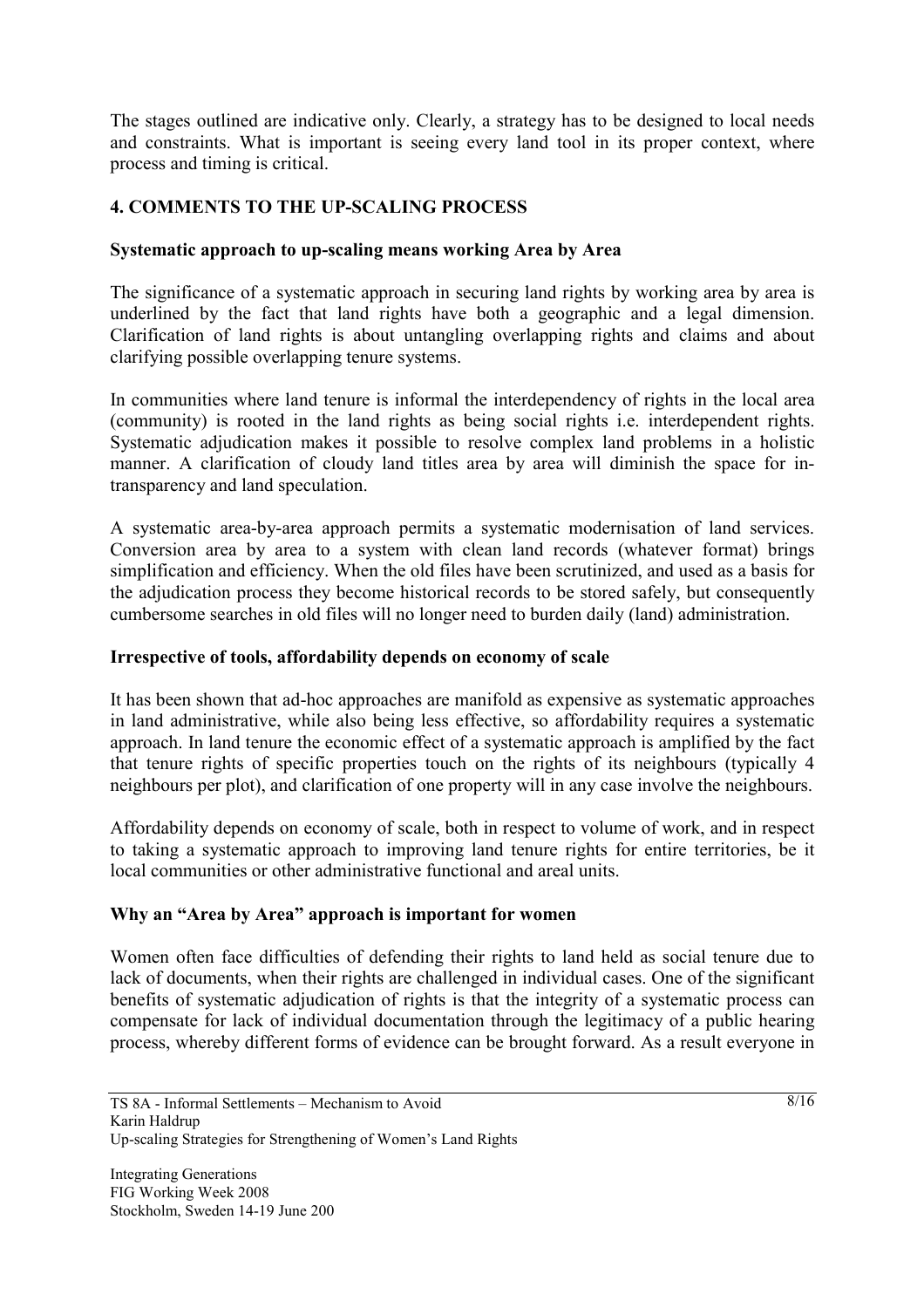the concerned area, whose land rights have been acknowledged by the adjudication decision, will be able to obtain documents. This would not be possible on an ad-hoc basis.

Women are traditionally dependent on various forms of usufruct rights, and these rights are easily encroached upon. In a systematic process more complex types of rights can be identified such as vaguely defined usu-fruct rights and access rights extending over a larger territory. Those rights could easily be neglected in the micro perspective of land plot. Therefore, it is in the interest of women to clarify rights over larger territories of the communities and surrounding areas.

Supply of land for housing is to be ensured through a land delivery process, which ideally depend on spatial planning. Lack of land for low-cost housing, common space, etc. is caused by dysfunctional planning systems, which will usually be at the advantage of the wellconnected members of society, who will find their way in a jungle of un-controlled land development. Since planning by nature is covering entire areas of communities or regions, will an area-by area approach also be required for building more orderly land management.

# **Setting priorities is part of a systematic process**

Abstract land policy may turn out to be contradictory, when applied in local space, since priorities will need to be clarified in a space of competing interests. It is suggested here that a gender sensitive approach will identify the various forms of common land, and securing the communal domain and common rights *as a first priority* in a tenure reform. Hereby, it is stressed that the gendered processes have to define a sequence of activities to make sure that the most vulnerable land and weaker land rights (of the continuum of rights) rise to the top of the agenda.

Common resources, whether state land or community land, are especially exposed to landgrabbing, and erosion of rights of the poor. The key issues of land, poverty and gender are associated with protecting access to common land resources, common space, customary rights, and with the way these resources are managed.

#### **Horizontal replication and vertical up-scaling**

At the off-set a tension may seem to arise between typical grassroots' activities and other approaches of building good governance of land from within the land administration structures. Grassroots approaches will usually be up-scaled through horizontal replication. By nature the development of better administrative practices will be taking place within a hierarchical structure. However, grassroots and NGO initiatives of horizontal replication interact with vertical up-scaling as the initiatives gain footing.

Both horizontal and vertical replications are therefore envisioned as part of the suggested upscaling strategy.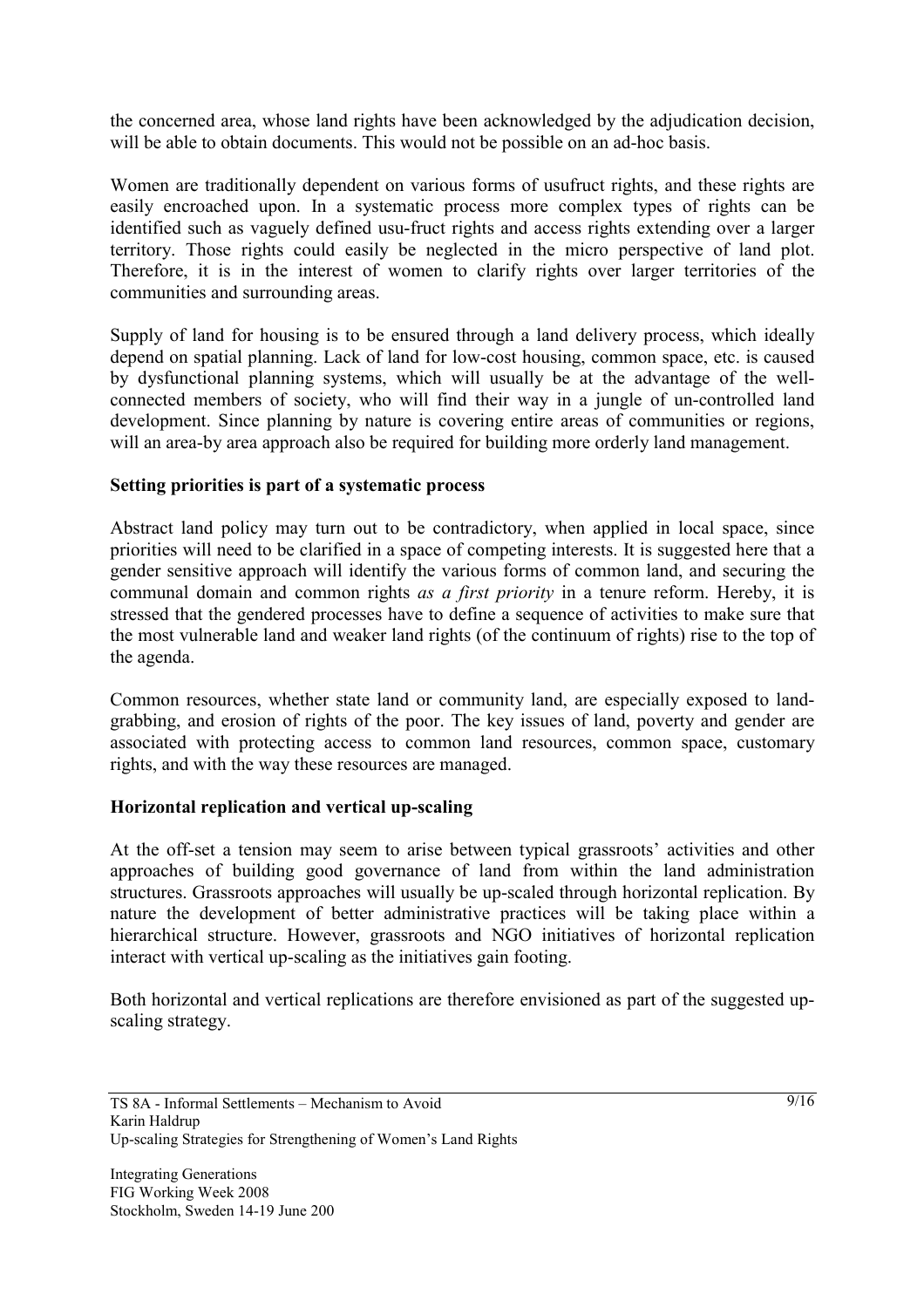# **5. NEW DEVELOPMENT REQUIREMENTS**

#### **Overview of up-scaling process may help identify gaps**

One of the tasks of the GLTN network is to identify, where there might be gaps, at first among the 23 priority land tools selected by GLTN, and secondly in other known approaches to improving land tenure security in respect for women's rights. The overview of the upscaling process may help identify possible needs for further development.

It appears that the need for new developments is most articulate in areas, where the GLTN is suggesting new standards for the preparatory stage of land tenure reform. This is the case in particular in respect to the following central elements of a gendered strategy:

#### *Development activities needed:*

- *1. Production and use of sex-disaggregate tenure data*
- *2. Gendered Land Analysis with identification of land tenure typology and stakeholder analysis*
- *3. Alternative land tenure models, which offer opportunities for women*
- *4. Cost studies of land tool affordability*
- *5. Models of partnership between grassroots organisations and local government*
- *6. Appropriate documentation and information strategies for formalisation of land tenure*
- *7. Potential use of ICT for empowerment of (poor) women in land tenure reform*

Each of the areas mentioned above needs to be further developed with inventories of available experience, implementation of pilot projects, etc.

Better inventories and preparatory data on the de-facto social tenure situation may prevent later formalisation processes from extinguishing or depreciating women's land rights. The preparatory stages can instead contribute to empowerment of women.

New communication tools and ICT technology may facilitate better cooperation and transparency between the many stakeholders. Long term plans for up-scaling will necessarily build on use of technical tools and appropriate technical standards.

A wide spectrum of types of information from national statistics to disaggregated local data and to documentation may all serve important functions in strengthening of tenure security. *It is suggested, that social tenure relations can be gradually strengthened through upgrading of information and building better documentation*.

However, a distinction remains between data and documents, including documentary evidence.

#### **On Information Barriers**

The barriers of accessing disaggregated data, tenure data and land information occur in varied forms related to:

- *Awareness*: Knowledge barriers of where to find what information;

- *Management*: Barriers in central and local government limiting access to information;

Integrating Generations FIG Working Week 2008 Stockholm, Sweden 14-19 June 200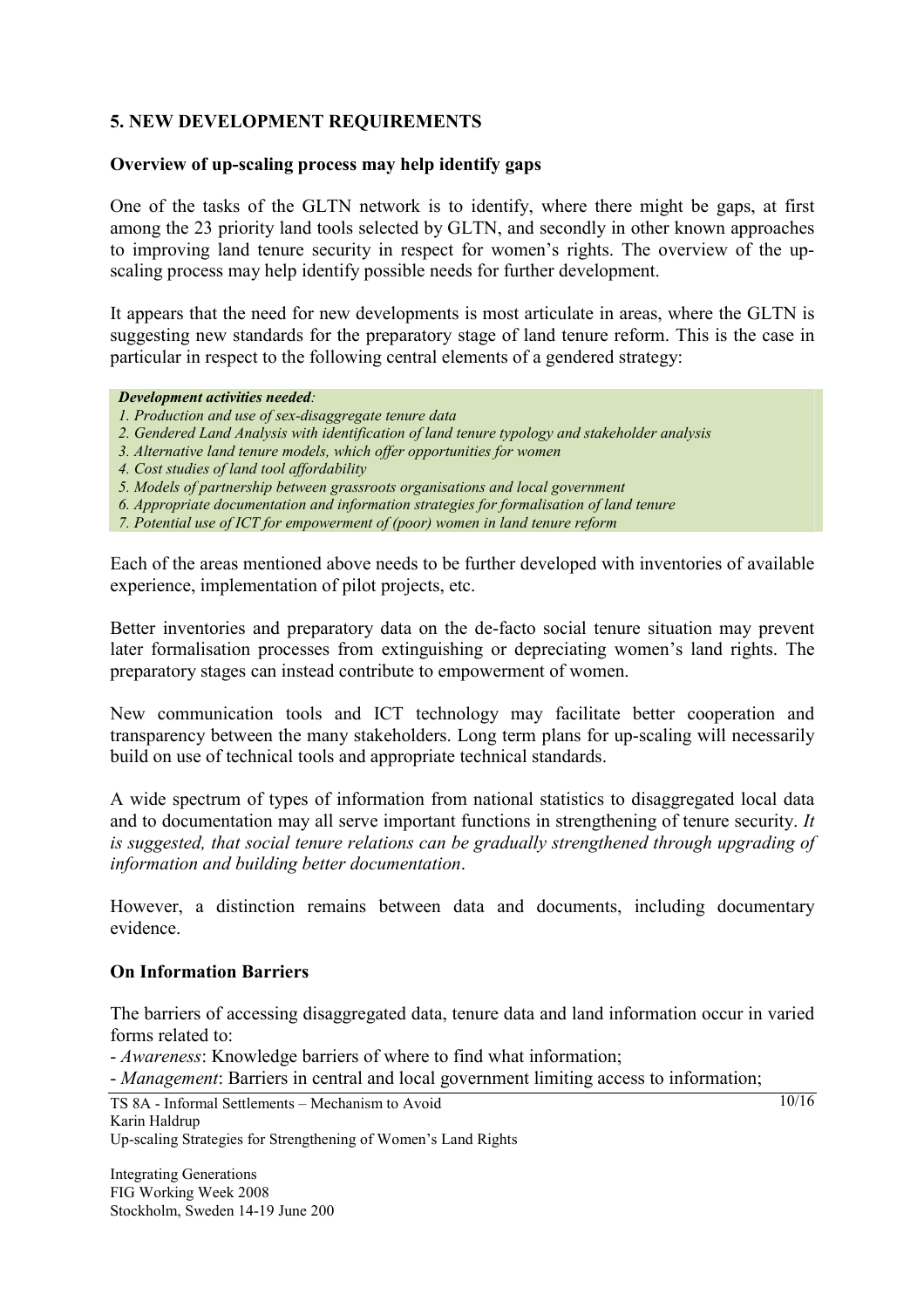- *Cost barriers*: Agencies may ask formal or informal payments for maps and data, or government employees may use maps and data as a personal source of income;

- *Technical barriers*: Inaccessible data formats and lack of technical capacity to use the data.

- *Limited access to land records*: When land records are protected as personal data, only accessible for persons with documented vested interests;

- *Proprietory data*: Information collected by organisations or private entities, not obliged to deliver data to the public domain.

Finally, the barrier of producing new data must be added, because it may be more cost effective to produce new maps and data, rather than to rely on collating outdated, inadequate, information.

Due to the technical barriers women groups may need to make use of specialists, who can help them access, process and integrate data (cross tabulating data), so as to serve the purposes of strengthening women's position in their struggle for land rights. *(Land) Information is power*.

# **Under-used or inaccessible data**

Some data may be under-used, because they are difficult to locate or get hold of in other ways. Much data is generated in development and research projects. Such data may be scattered around in the private sector, NGO's or in the academic world, where barriers of use also result in under-used data.

Getting better access to map archives and land records is of strategic importance. In many cases the formats of documents are so fragile, that access to information in practice may require prior conversion to digital format through scanning or digitizing, if the value of the information justifies so. Thus conversion to ICT opens new avenues for accessing land data, and could be helpful for promoting gender-sensitive land governance.

While there is a need for data for many types of applications, paradoxically census data is under-utilised, which is a matter of concern among statisticians and the UN-organisations (UN-ESCAP, 2004). Census data have a range of shortcomings including its decennial periodicity, but it is suggested here that census data is underexploited, e.g. because in many cases only the aggregated tables released in general statistical publications are used.

In countries with weak infrastructure sources of data are also scarce and the most common source of statistics in the developing nations is the Census of population and housing. The highest level of resolution of census data available for users is the enumeration area or groups of enumeration areas, because statistics must respect statistical confidentiality. All improvements on statistical data production and dissemination are also helpful for women, because statistics (census data) is collected in sex-disaggregated form at source.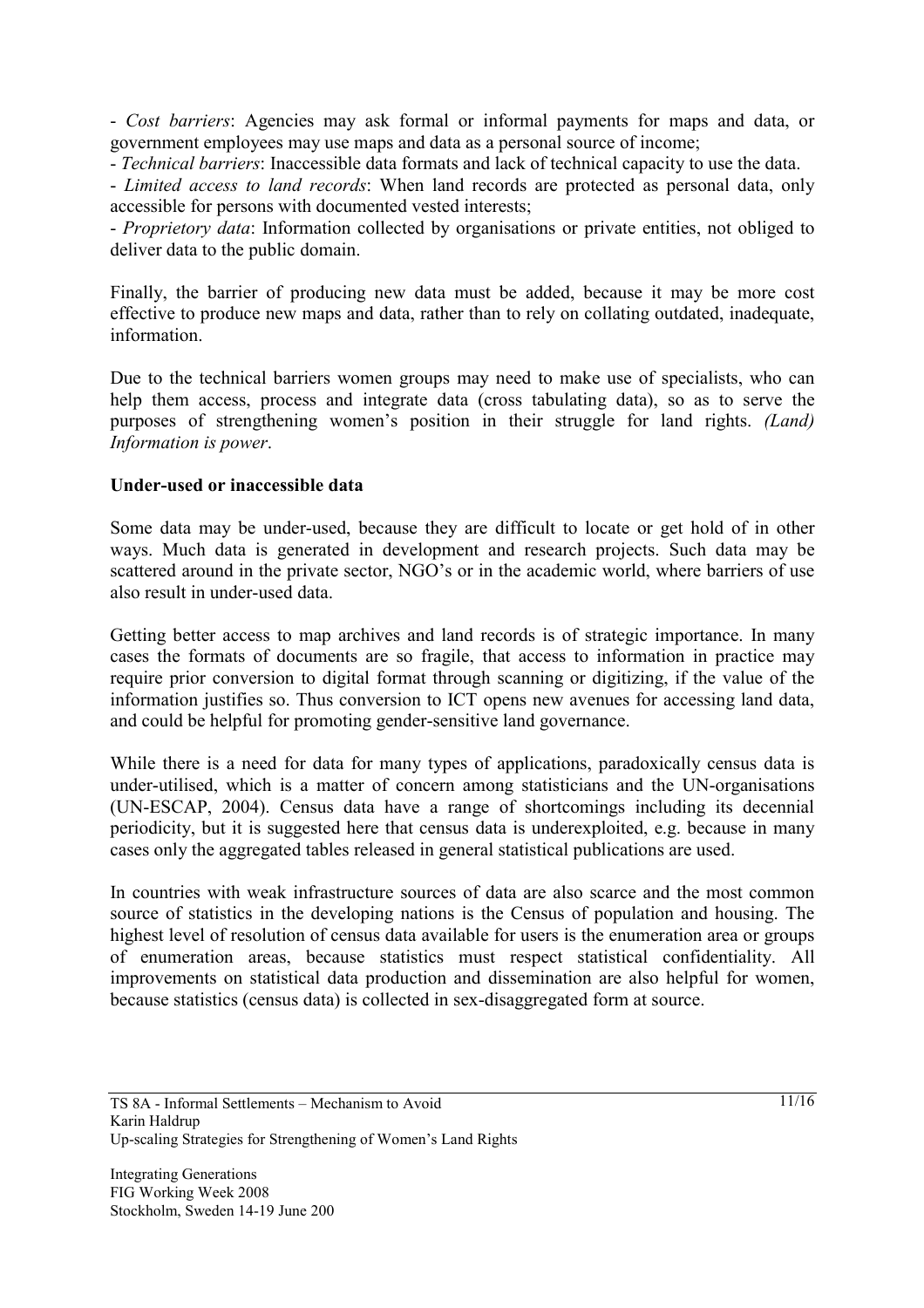# **Potential synergy with the Census of Population and Housing 2010**

National censuses are conducted usually at 10 years interval around years ending with "0". The coming round of censuses will be taking place around year 2010, although each country follows its own schedule.

Censuses of housing provide good indications of general housing standards through statistics on e.g., living space and utilities, which may also be indicators of the tenure situation. The Census of Population and Housing 2010 round offers a golden opportunity for upgrading land information, since a potential synergy can be achieved through:

#### 1. Access to new census mapping

In many countries new base maps will be produced to serve as a basis for delineation of administrative boundaries and enumeration areas for the next census. New base maps produced e.g., from satellite images or aerial photography will be valuable for multiple purposes, including work on upgrading tenure security.

#### 2. Design of census questionnaires

Preparation of census questionnaires is usually performed in a dialogue with users of census data. Most censuses of population of housing include tenure relevant topics related to ownership and tenure, which in some countries are quite well developed. The GLTN national networks have an opportunity to suggest possible enhancements to the "Ownership" and "Tenure" topic of the Census of Housing questionnaire.

# 3. Supportive action of enumeration

Preparation of the census enumeration includes (confidential) listings of households within each of the enumeration areas. In urban areas, permanent systems of locating places and households through address systems have a well known strategic importance for a wide range of applications, including for land administration.

The quality of census data is often being questioned. Here it is suggested that reliability of data needs to be seen in the light of the statistical methods, so some statistical expertise is required for optimal use of the data. Statistical confidentiality must be respected.

# **6. GENDERED LAND ANALYSIS**

#### **Introduction**

The term "gendered land analysis" was launched by GLTN as a necessary stage in developing women's security of tenure. Gendered land analysis is basically about deepening the understanding of the complex patterns of rights, stakeholders and governance in a particular territory. The UN-HABITAT report (Haldrup, 2007) suggested a-priori assumptions of what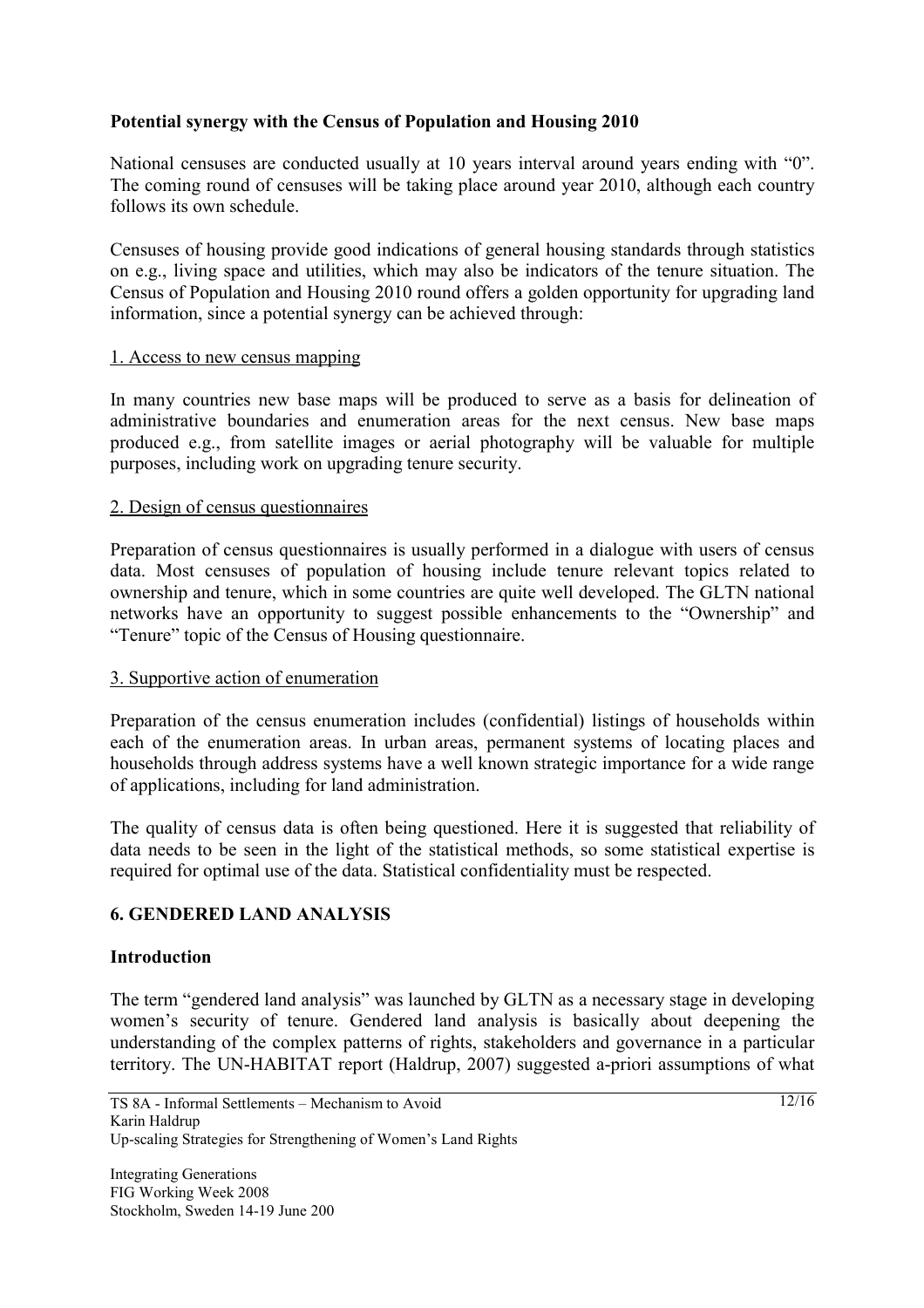are the basic features of Gendered Land Analysis, but the concept of gendered land analysis requires further development e.g., through an inventory of comparable experience of the GLTN and through new pilots.

".., gender land analysis emerges as a tool for responding with informed and equitable options. Gendered land analysis creates awareness of gender issues, informs policy making and tool development, identifies gender training needs and lays the basis to monitor and evaluate the differential gendered impact of tools." GLTN, 2006, Gender Mechanism.

Improvement of women's land tenure at a specific level requires clarification of the factors of the particular tenure situation in the territory as a basis for well targeted intervention.

Gendered land analysis is a form of local vulnerability mapping, whereby areas of a local territory are classified according to the tenure situation including the gender dimension. GLA may serve to identify the most precarious land rights and the frontiers of development affecting women. GLA prepares the ground for better informed decisions and interventions.

*The basic principles of Gendered Land Analysis:* 

*1. GLA is an analytical process of tenure relations covering a specific territory,;* 

*2. GLA makes use of integrated data from available sources (sex-disaggregated micro data, plans and maps, etc.), and participatory mapping methods;* 

*3. GLA maps out the vulnerable (geographic) areas and resources of importance for women, where women's land rights are challenged or could potentially be challenged;* 

*4. GLA identifies the typical cases of women's tenure in the territory and ranks the problems faced by women in protecting their rights and accessing land;* 

*5. GLA identifies the major stakeholders in the territory with particular focus on decision makers, community representatives, and the key players on the land market.* 

*6. GLA seeks to clarify authority in local land management and authority over common and public land resources;* 

*7. GLA explores the frontiers of development pressure and areas for potential future land allocation;* 

*8. GLA is designed to support people on the ground, who have the best knowledge of what is going on, and how best to solve these problems;* 

*9. Building awareness is an important feature of GLA with emphasis on land rights of women and their access to landed resources;* 

*10. GLA is conducted in cooperation with local government and communities with facilitation by external resources. (Haldrup, 2007)* 

To avoid unnecessary delays Gendered Land Analysis can initially be targeted at exploring the most urgent issues among the elements listed above, since every step towards the goal would be valuable.

Promising new techniques lower the threshold to establishing new mapping data and to surveying, and establishing better basic maps is becoming feasible in a development context. The recent ICT-development makes GPS-positioning devices and low cost image mapping real options in even the most deprived environments. Just as mobile phones have given people in the most remote spot a better access to keeping track of their beloved ones, low cost mapping devices may potentially offer assistance also for positioning their properties.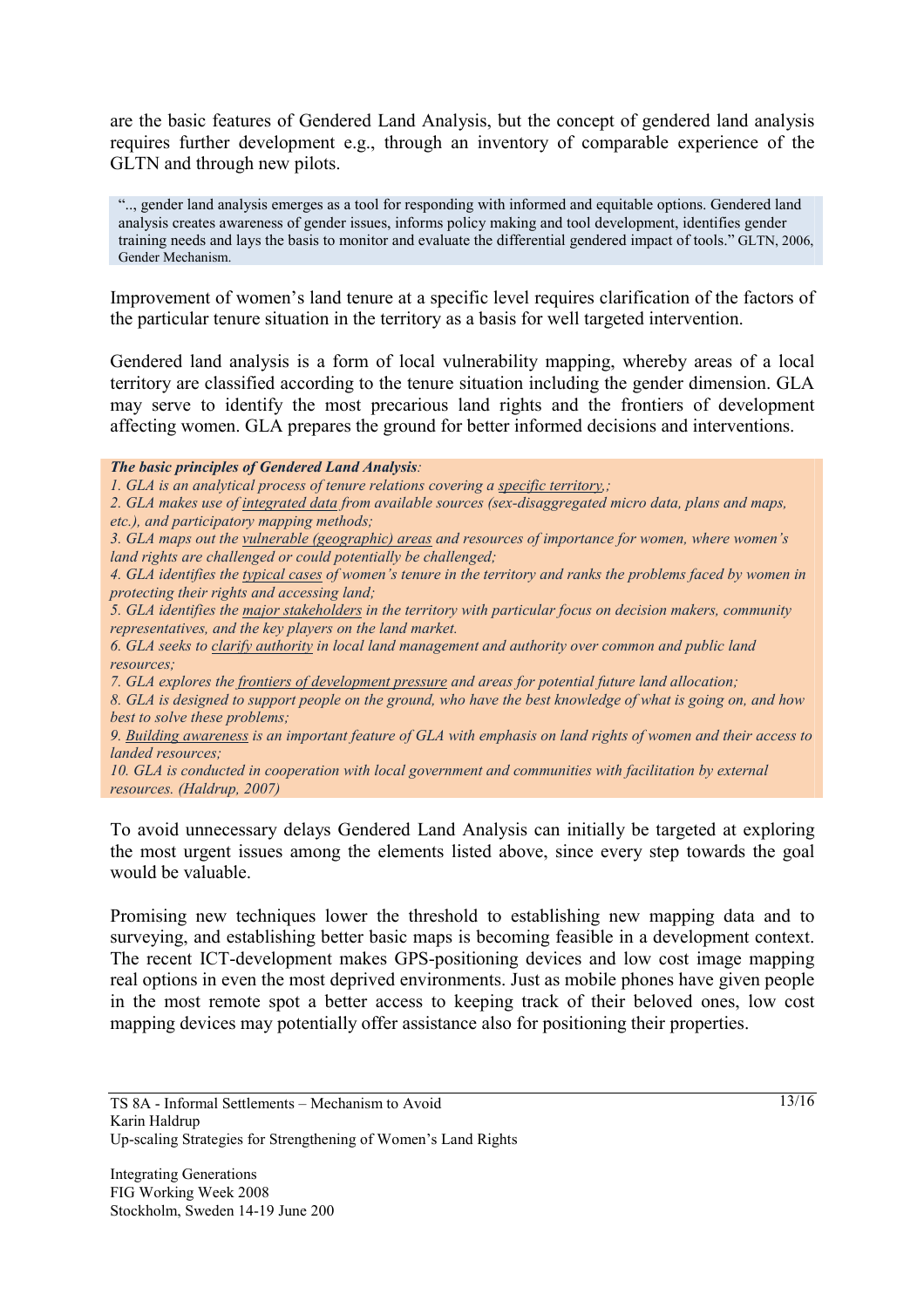It is suggested that new types of photo-maps may play as instrumental a role in land tenure reform, as the mobile phone does in communication.

# **7. CLOSING REMARKS**

Up-scaling of efforts in strengthening women's land tenure need not be as complicated as the complexity of the issues indicates. A systematic area by area approach in clarification of the tenure situation can be approached by use of relatively simple means, and up-scaling can gain momentum in up-scaling, if appropriate new technology is put to good use.

Understanding the role of each type of activity and land tool in the overall up-scaling process, may help all parties in developing cooperation and partnership, which is so much called for in order to overcome the magnitude of the challenge of building better land governance.

#### **REFERENCES**

Agarwal, B., 1994, "A field of one's own, Gender and land rights in South Asia", Cambridge University Press, ISBN 0 521 42926 9

Alden Wily, L., 2001, "Making Progress – Slowly new Attention to Women's Rights in Natural Resources Law Reform in Africa", www.odi.org.uk

Augustinus, C. and Benschop , M., 2007, UN-Habitat, "Security of Tenure, Best Practices" http://www.gltn.net/component/option,com\_docman/task,doc\_details/gid,113/Itemid,92/

Badieko, G., 2007, United Nations publication ESA/STAT/AC.134/1, Interregional Workshop on Production of Gender Statistics, http://unstats.un.org/unsd/demographic/meetings/wshops/India%20Aug07/DOCLIST.htm

Benschop, M., 2004, UN-Habitat, "Women's Rights to Land and Property", 1556\_72513\_CSDWomen.pdf, http://www.gltn.net/component/option.com\_docman/task,doc\_details/gid,76/Itemid,92/

Deere, C. D., León, M., 2000, "Gender, Property and Empowerment"; ISBN 958-601-901-2

Deichmann, U., 1999, World Bank resources, "Geographic Aspects of Inequality and Poverty", http://povlibrary.worldbank.org/files/5319\_povmap.pdf; http://www.worldbank.org/poverty/inequal/index.htm;

Durand-Lasserve, A. and Selod, H., 2007, "The formalisation of urban land tenure in developing countries", 2007

Durand-Lasserve, A., Payne, G., Rakodi, C., 2007, "Social and economic impacts of land titling programmes in urban and peri-urban areas: A review of the literature", World Bank Urban Research Symposium

GLTN, 2007, Draft Grassroots Mechanism document, Working paper on the "Grassroots mechanism"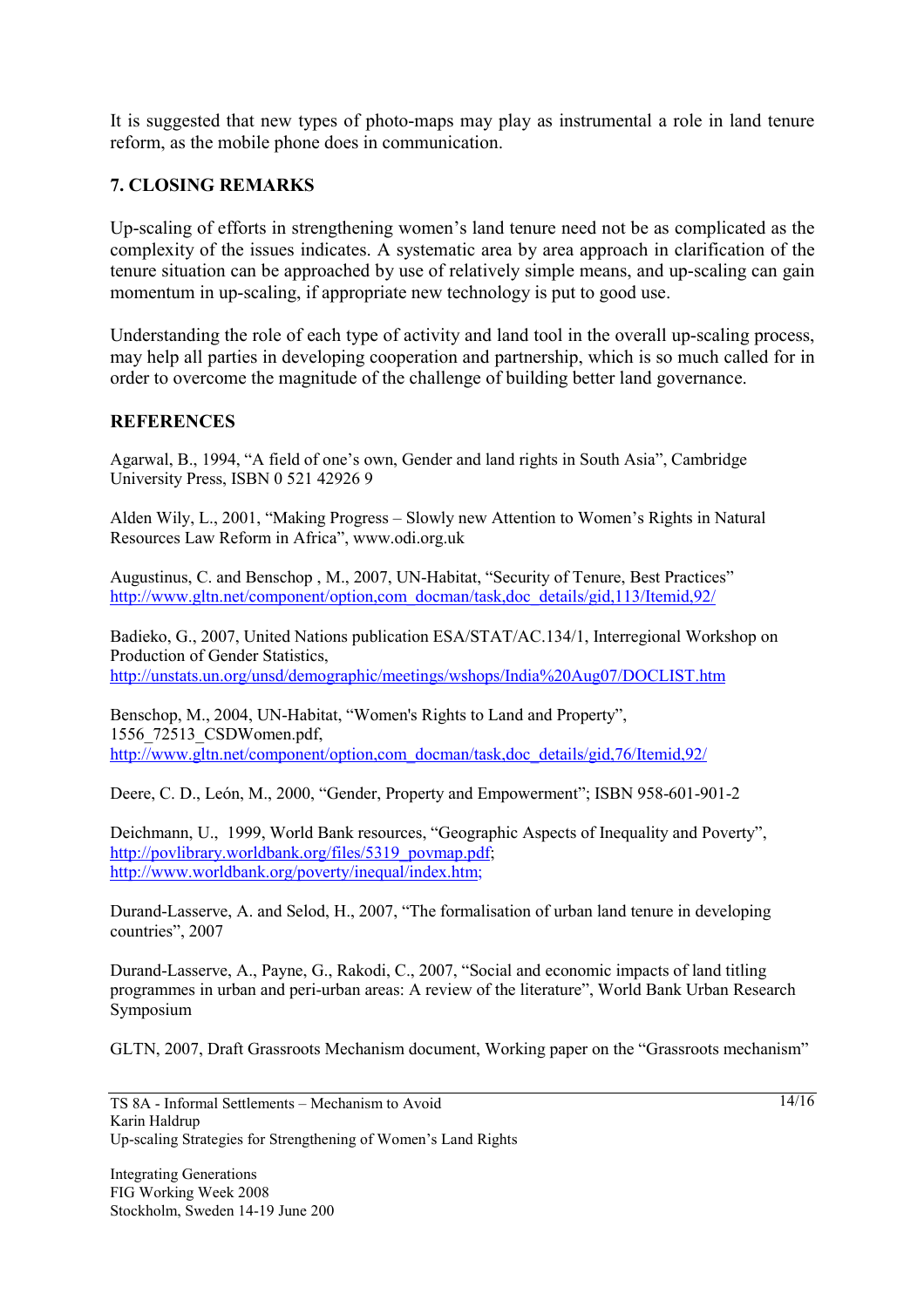Haldrup, K., 2007, "Looking Ahead and Moving Forward in Strengthening Women's Land Rights", Report prepared for GLTN-UNHABITAT

Holden, S., Kaarhus, R. and Lunduka, R., 2006, Land Policy Reform: "The Role of Land Markets and Women's Land Rights in Malawi", Noragric Report No. 36, October 2006, p. 77-78

Institute of Developing Studies, UK, 1997, Policy Briefing Issue 7, Gender-sensitive Participatory Rapid Appraisal (PRA),

Liversage, H., 2007, "Challenges in scaling up pro-poor & participatory approaches to securing land rights – lessons from Mozambique and Madagascar", www.gltn.net,

McCaa, R. and Ruggles, S., 2001, "The Census in global perspective and the coming microdata revolution", http://www.hist.umn.edu/~rmccaa/

Okech K., O. and Busingye, H., undated, "Getting the Process Right: The Experience of the Uganda Land Alliance in Uganda", http://www.capri.cgiar.org/wp/..%5Cpdf%5Cbrief\_land-11.pdf

OECD, 2007, "Gender inequality: the state of the world", www.oecd.org, The GID-DB: a resource for better policies, Gender analysis at the Development Centre, and The Gender, Institutions and Development Data Base

OECD, UNECA, 2007, "Improving Gender sensitive Data Collection and Quality in Africa: Challenges and Opportunities", Ruzvidzo, T., http://www.oecd.org/dataoecd/32/39/38640915.pdf

Palmer, R., 2007, "Literature Review of Governance and Secure Access to Land", http://www.gsdrc.org/docs/open/HD417.pdf

Payne, G. 2002, "Identifying existing tenure and property rights", http://www.gpa.org.uk

United Nations ESCAP, 2004, "Expert Group Meeting on Population and Housing Censuses, December 2004, in Bangkok, Thailand", http://www.unescap.org/stat/meet/census2004/index.asp

United Nations, 2007, Report of the Inter-Agency and Expert Group Meeting on the Development of Gender Statistics, United Nations ESA/STAT/AC.122/L.3, http://unstats.un.org/unsd/demographic/meetings/egm/genderstats06/Final%20report%20L3.pdf

United Nations, 2006, "Draft principles and recommendations for Population and Housing Censuses, rev 2", http://unstats.un.org/unsd/demographic/meetings/egm/CensusEGM05/list\_of\_docs.htm

United Nations ECA, 2006, "The 2010 Round of Population and Housing Censuses", http://unstats.un.org/unsd/statcom/doc06/CoordinationFunction-ECA.pdf

UN-Habitat – GLTN, 2006, "Mechanism for Gendering Land Tools - A Framework for Delivery of Women's Security of Tenure, Strategies and Outline" adopted at the high Status Round Table on Gendering Land Tools on 21 June 2006 at WUF III, Vancouver, Canada, 30 June 2006, www.gltn.net

UNHABITAT, 2005, "Law, Land and Tenure and Gender Review: Southern Africa" UNHABITAT, 2005, "Law, Land and Tenure and Gender Review: Latin America"